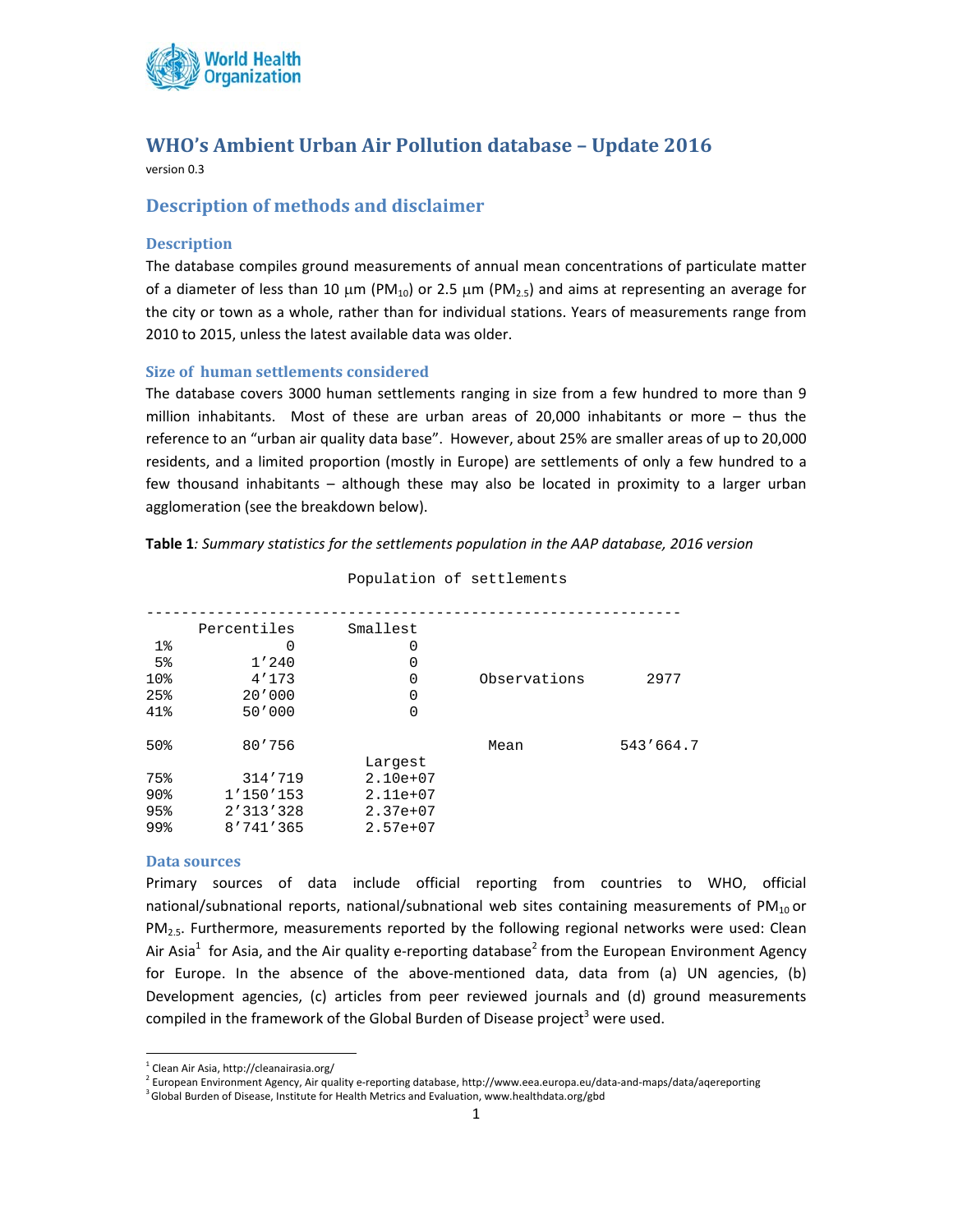

#### **Type of data used**

Included in the database were annual mean concentrations of particulate matter (PM<sub>10</sub> or PM<sub>2.5</sub>) based on daily measurements, or data which could be aggregated into annual means. In the absence of annual means, measurements covering a more limited period of the year were exceptionally used.

In order to present air quality that is largely representative for human exposure, only urban measurements characterized as urban background, residential areas, commercial and mixed areas were used. Air quality stations characterized as covering particular "hot spots" or exclusively industrial areas were not included, unless they were contained in reported city means and could not be dissociated. This selection is in line with the aim of capturing representative values for average human exposure. In contrast, measurements from hot spots and industrial areas are often captured for the purpose of identifying the highest-exposure areas, and were deemed to be less representative of mean exposures across most of the urban population. "Hot spots" were either designated as such by the original reports, or were qualified as such due to their exceptional nature (e.g. exceptionally busy roads etc.). Omitting these, may, however, have led to an underestimation of the mean air pollution levels of a city.

Where the data from various sources were available for an urban area, only the latest data and most reliable sources were used. Only data measured since the year 2008 were included in the database.

It was not possible to retrieve or use all publicly available data of interest. Reasons included language barriers, or incomplete information on the data (such as missing year of reference). Data were used as presented in their original sources. The indicated numbers of monitors do not necessarily correspond to the number of existing or operational stations in the cities, but the numbers of stations used for the indicated city means.

# **Search strategy**

The search strategy included the following approaches:

1. Screening of the web sites of the Ministries of Environment, Health, and Statistics Offices.

2. Web searches with the terms "air quality", "air pollution", suspended particles", "monitoring", "PM10", "PM2.5"

Languages used: English, French, Spanish, Portuguese, Italian, German.

# **Data processing and reporting**

Where available, urban means reported by the original sources are included in the database. Where no urban mean was available, the eligible city data were averaged, which is not necessarily representative of the city's mean air pollution.

Population data used for weighting and for estimating the share of urban population covered were either based on (a) UN Population Statistics when available for all human settlements covered, or (b) Census data from National Statistical Offices.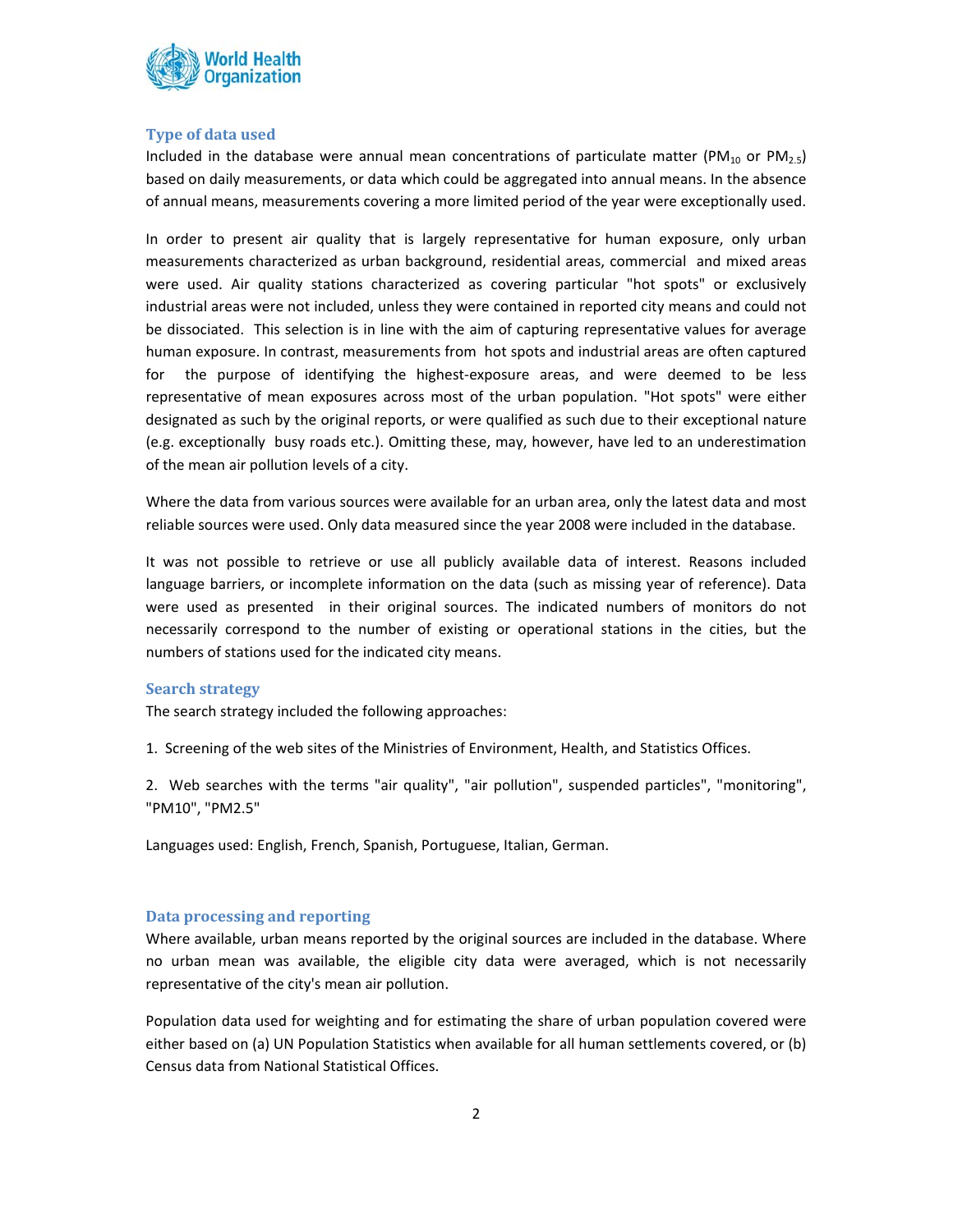

For completeness, cities with only  $PM_{10}$  (or resp.  $PM_{2.5}$ ) reported,  $PM_{2.5}$  (or  $PM_{10}$ ) concentration was calculated from PM<sub>10</sub> (resp. PM<sub>2.5</sub>) using national conversion factors (PM<sub>2.5</sub>/PM<sub>10</sub> ratio) either provided by the country or estimated as population‐weighted averages of urban‐specific conversion factors for the country. Urban-specific conversion factors were estimated as the mean ratio of  $PM_{2.5}$ to  $PM_{10}$  of stations for the same year. If national conversion factors were not available, regional ones were used, which were obtained by averaging country-specific conversion factors.

As the conversion factor  $PM_{2.5}/PM_{10}$  may vary according to location, the converted PM<sub>10</sub> value for individual settlements may deviate from the actual value (generally between 0.4 and 0.8), and should be considered as approximate only.

The temporal coverage represents the number of days per year covered by measurements, or any alternative qualification as provided in the original sources. If data from several monitoring stations in one city or town were available, their average temporal coverage was used for the overall average. Information on temporal coverage was not always available, however reporting agencies do often have their own reporting threshold for the number of days covered before reporting on a station's measurement value, or using it for estimating the city mean.

#### **Limitations**

Data from different countries are of limited comparability because of

- a) Different location of measurement stations;
- b) Different measurement methods;
- c) Different temporal coverage of certain measurements; if only part of the year was covered, the measurement may significantly deviate from the annual mean due to seasonal variability;
- d) Possible inclusion of data which were not eligible for this database due to insufficient information to ensure compliance;
- e) Differences in sizes of urban areas covered: for certain countries, only measurements for larger cities were found, whereas for others also cities with just a few thousand inhabitants were available. Heterogeneous quality of measurements;
- f) Omission of data which are known to exist, but which could not yet be accessed due to language issues or limited accessibility.

#### **Feedback, update and improvement of the database**

Countries, municipalities or their agencies with relevant measurement data are welcome to provide more recent or complete data in order to update or improve the database. Please contact us by writing to ebdassessment@who.int.

# **Disclaimer**

The data presented do not necessarily reflect the views or position of the World Health Organization. All reasonable precautions have been taken by the World Health Organization to verify the